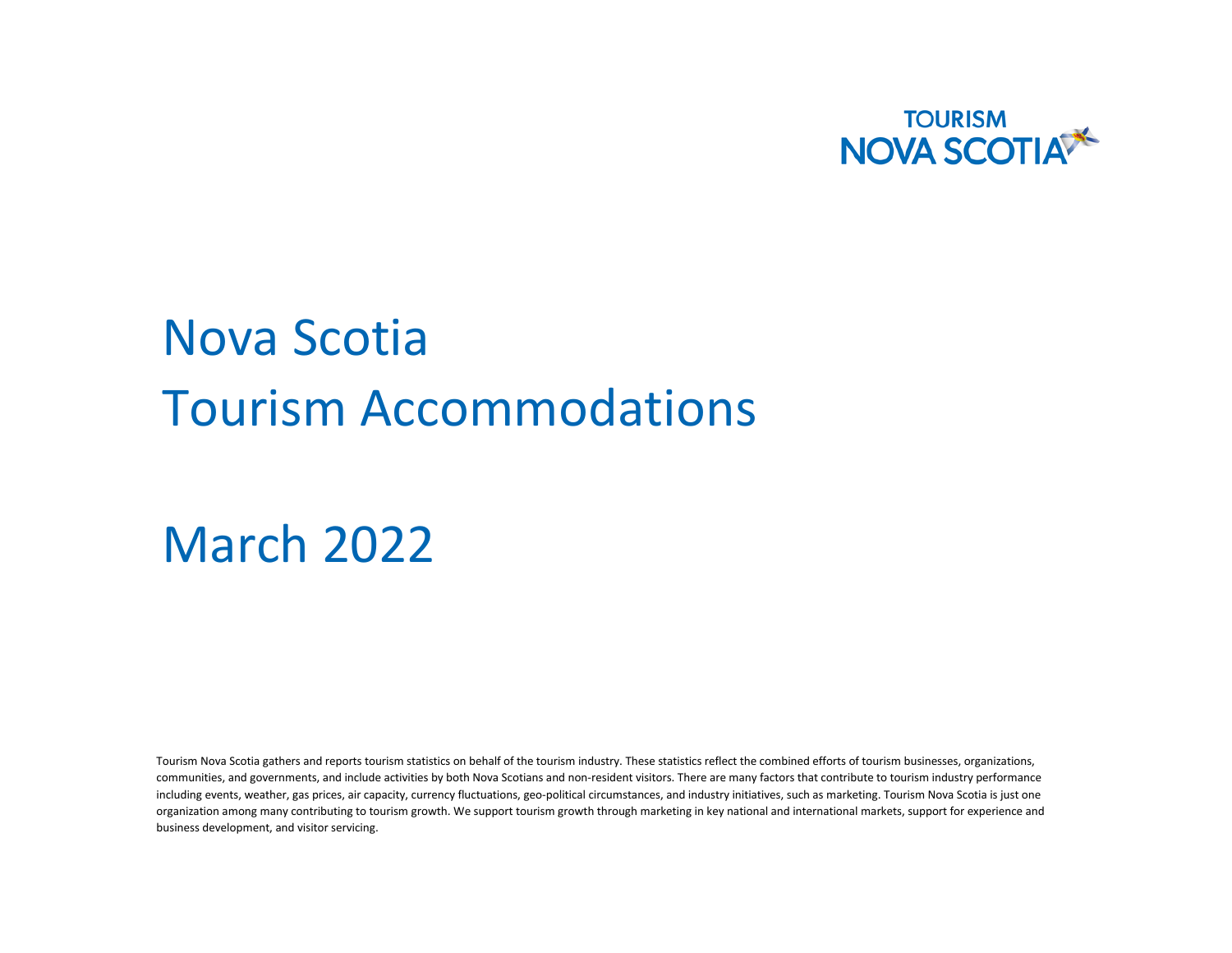|                                      | <b>YTD</b>              | Jan                      | Feb               | Mar               | Apr | May | Jun | Jul | Aug | <b>Sep</b> | Oct | <b>Nov</b> | <b>Dec</b> |
|--------------------------------------|-------------------------|--------------------------|-------------------|-------------------|-----|-----|-----|-----|-----|------------|-----|------------|------------|
| <b>NS Accommodation Activity</b>     |                         |                          |                   |                   |     |     |     |     |     |            |     |            |            |
| <b>Fixed Roof Accommodations</b>     |                         |                          |                   |                   |     |     |     |     |     |            |     |            |            |
| <b>South Shore</b>                   |                         |                          |                   |                   |     |     |     |     |     |            |     |            |            |
| Occupancy Rate (%)                   | 32                      | 22                       | 32                | 42                |     |     |     |     |     |            |     |            |            |
| % Point Change from same period 2021 | 5                       | $-5$                     | $-2$              | 4                 |     |     |     |     |     |            |     |            |            |
| % Point Change from same period 2019 | 10                      | $\mathbf 0$              | $-3$              | 9                 |     |     |     |     |     |            |     |            |            |
| Room Nights Sold ('000s)             | 24                      | 6                        | 8                 | 11                |     |     |     |     |     |            |     |            |            |
| % Change from same period 2021       | 12                      | $\pmb{0}$                | $\overline{7}$    | 23                |     |     |     |     |     |            |     |            |            |
| % Change from same period 2019       | 6                       | 3                        | $-7$              | 19                |     |     |     |     |     |            |     |            |            |
| <b>Halifax Metro</b>                 |                         |                          |                   |                   |     |     |     |     |     |            |     |            |            |
| Occupancy Rate (%)                   | 40                      | 27                       | 38                | 54                |     |     |     |     |     |            |     |            |            |
| % Point Change from same period 2021 | 17                      | 4                        | 9                 | 27                |     |     |     |     |     |            |     |            |            |
| % Point Change from same period 2019 | $-3$                    | $-16$                    | $-13$             | -8                |     |     |     |     |     |            |     |            |            |
| Room Nights Sold ('000s)             | 221                     | 52                       | 66                | 104               |     |     |     |     |     |            |     |            |            |
| % Change from same period 2021       | 64                      | 30                       | 46                | 109               |     |     |     |     |     |            |     |            |            |
| % Change from same period 2019       | $-16$                   | $-31$                    | $-18$             | $-5$              |     |     |     |     |     |            |     |            |            |
| <b>Eastern Shore</b>                 |                         |                          |                   |                   |     |     |     |     |     |            |     |            |            |
| Occupancy Rate (%)                   | 9                       | 3                        | 11                | 13                |     |     |     |     |     |            |     |            |            |
| % Point Change from same period 2021 | -9                      | $-15$                    | $\overline{2}$    | 4                 |     |     |     |     |     |            |     |            |            |
| % Point Change from same period 2019 | $-2$                    | -8                       | $\mathbf{1}$      | 4                 |     |     |     |     |     |            |     |            |            |
| Room Nights Sold ('000s)             | $\mathbf{1}$            | $\overline{\phantom{a}}$ | $\qquad \qquad -$ | $\qquad \qquad -$ |     |     |     |     |     |            |     |            |            |
| % Change from same period 2021       | 74                      | $-46$                    | 120               | 178               |     |     |     |     |     |            |     |            |            |
| % Change from same period 2019       | $-11$                   | $-70$                    | $\overline{2}$    | 40                |     |     |     |     |     |            |     |            |            |
| <b>Cape Breton</b>                   |                         |                          |                   |                   |     |     |     |     |     |            |     |            |            |
| Occupancy Rate (%)                   | 31                      | 21                       | 30                | 40                |     |     |     |     |     |            |     |            |            |
| % Point Change from same period 2021 | 8                       | $-2$                     | 0                 | $\overline{a}$    |     |     |     |     |     |            |     |            |            |
| % Point Change from same period 2019 | 4                       | -6                       | $-12$             | 0                 |     |     |     |     |     |            |     |            |            |
| Room Nights Sold ('000s)             | 44                      | 10                       | 14                | 21                |     |     |     |     |     |            |     |            |            |
| % Change from same period 2021       | 24                      | $-1$                     | 22                | 44                |     |     |     |     |     |            |     |            |            |
| % Change from same period 2019       | $-7$                    | $-20$                    | $-20$             | 13                |     |     |     |     |     |            |     |            |            |
| <b>Northumberland Shore</b>          |                         |                          |                   |                   |     |     |     |     |     |            |     |            |            |
| Occupancy Rate (%)                   | 33                      | 24                       | 29                | 44                |     |     |     |     |     |            |     |            |            |
| % Point Change from same period 2021 | $\overline{\mathbf{z}}$ | $-1$                     | $-2$              | 10                |     |     |     |     |     |            |     |            |            |
| % Point Change from same period 2019 | 4                       | $-5$                     | $-4$              | 6                 |     |     |     |     |     |            |     |            |            |
| Room Nights Sold ('000s)             | 21                      | 5                        | 6                 | 10                |     |     |     |     |     |            |     |            |            |
| % Change from same period 2021       | $\mathbf{1}$            | $-16$                    | -9                | 22                |     |     |     |     |     |            |     |            |            |
| % Change from same period 2019       | $-18$                   | $-32$                    | $-24$             | $-3$              |     |     |     |     |     |            |     |            |            |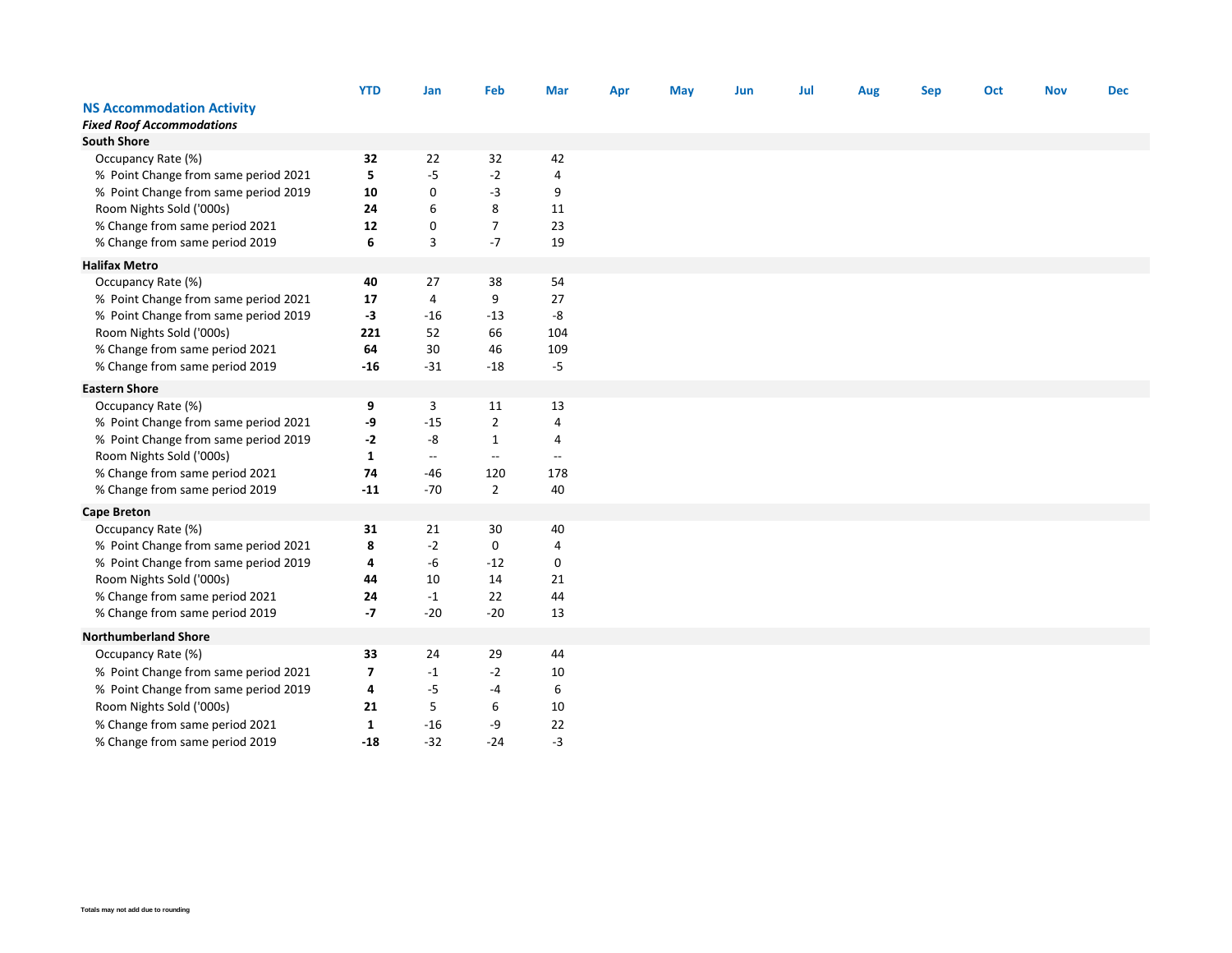|                                      | <b>YTD</b>   | Jan            | Feb   | <b>Mar</b>     | Apr | <b>May</b> | Jun | Jul | Aug | <b>Sep</b> | Oct | <b>Nov</b> | <b>Dec</b> |
|--------------------------------------|--------------|----------------|-------|----------------|-----|------------|-----|-----|-----|------------|-----|------------|------------|
| Bay of Fundy & Annapolis Valley      |              |                |       |                |     |            |     |     |     |            |     |            |            |
| Occupancy Rate (%)                   | 33           | 24             | 35    | 41             |     |            |     |     |     |            |     |            |            |
| % Point Change from same period 2021 | 14           | 5              | 10    | 11             |     |            |     |     |     |            |     |            |            |
| % Point Change from same period 2019 | 8            | -1             | 3     | 5              |     |            |     |     |     |            |     |            |            |
| Room Nights Sold ('000s)             | 46           | 11             | 15    | 20             |     |            |     |     |     |            |     |            |            |
| % Change from same period 2021       | 41           | 30             | 44    | 47             |     |            |     |     |     |            |     |            |            |
| % Change from same period 2019       | 10           | $-4$           | 13    | 17             |     |            |     |     |     |            |     |            |            |
| <b>Yarmouth &amp; Acadian Shores</b> |              |                |       |                |     |            |     |     |     |            |     |            |            |
| Occupancy Rate (%)                   | 29           | 23             | 24    | 39             |     |            |     |     |     |            |     |            |            |
| % Point Change from same period 2021 | 8            | $\overline{2}$ | 4     | 14             |     |            |     |     |     |            |     |            |            |
| % Point Change from same period 2019 | 1            | -5             | $-10$ | 8              |     |            |     |     |     |            |     |            |            |
| Room Nights Sold ('000s)             | 12           | 3              | 3     | 6              |     |            |     |     |     |            |     |            |            |
| % Change from same period 2021       | 37           | 33             | 22    | 49             |     |            |     |     |     |            |     |            |            |
| % Change from same period 2019       | 16           | $\overline{3}$ | $-10$ | 52             |     |            |     |     |     |            |     |            |            |
| Province                             |              |                |       |                |     |            |     |     |     |            |     |            |            |
| Occupancy Rate (%)                   | 36           | 25             | 35    | 48             |     |            |     |     |     |            |     |            |            |
| % Point Change from same period 2021 | 13           | $\overline{2}$ | 6     | 18             |     |            |     |     |     |            |     |            |            |
| % Point Change from same period 2019 | $\mathbf{1}$ | $-10$          | -9    | $-2$           |     |            |     |     |     |            |     |            |            |
| Room Nights Sold ('000s)             | 369          | 87             | 112   | 170            |     |            |     |     |     |            |     |            |            |
| % Change from same period 2021       | 45           | 20             | 34    | 74             |     |            |     |     |     |            |     |            |            |
| % Change from same period 2019       | $-11$        | $-25$          | $-15$ | $\overline{2}$ |     |            |     |     |     |            |     |            |            |
| <b>Province outside of Halifax</b>   |              |                |       |                |     |            |     |     |     |            |     |            |            |
| Occupancy Rate (%)                   | 32           | 22             | 31    | 41             |     |            |     |     |     |            |     |            |            |
| % Point Change from same period 2021 | 9            | 0              | 3     | 8              |     |            |     |     |     |            |     |            |            |
| % Point Change from same period 2019 | 6            | -3             | -4    | 5              |     |            |     |     |     |            |     |            |            |
| Room Nights Sold ('000s)             | 148          | 35             | 46    | 67             |     |            |     |     |     |            |     |            |            |
| % Change from same period 2021       | 24           | 7              | 20    | 38             |     |            |     |     |     |            |     |            |            |
| % Change from same period 2019       | $-1$         | $-13$          | -9    | 15             |     |            |     |     |     |            |     |            |            |

Data reported when accommodation reporting rate is 85% - subject to change as reporting rate increases.

"--" indicates a number below 1,000 but above 0.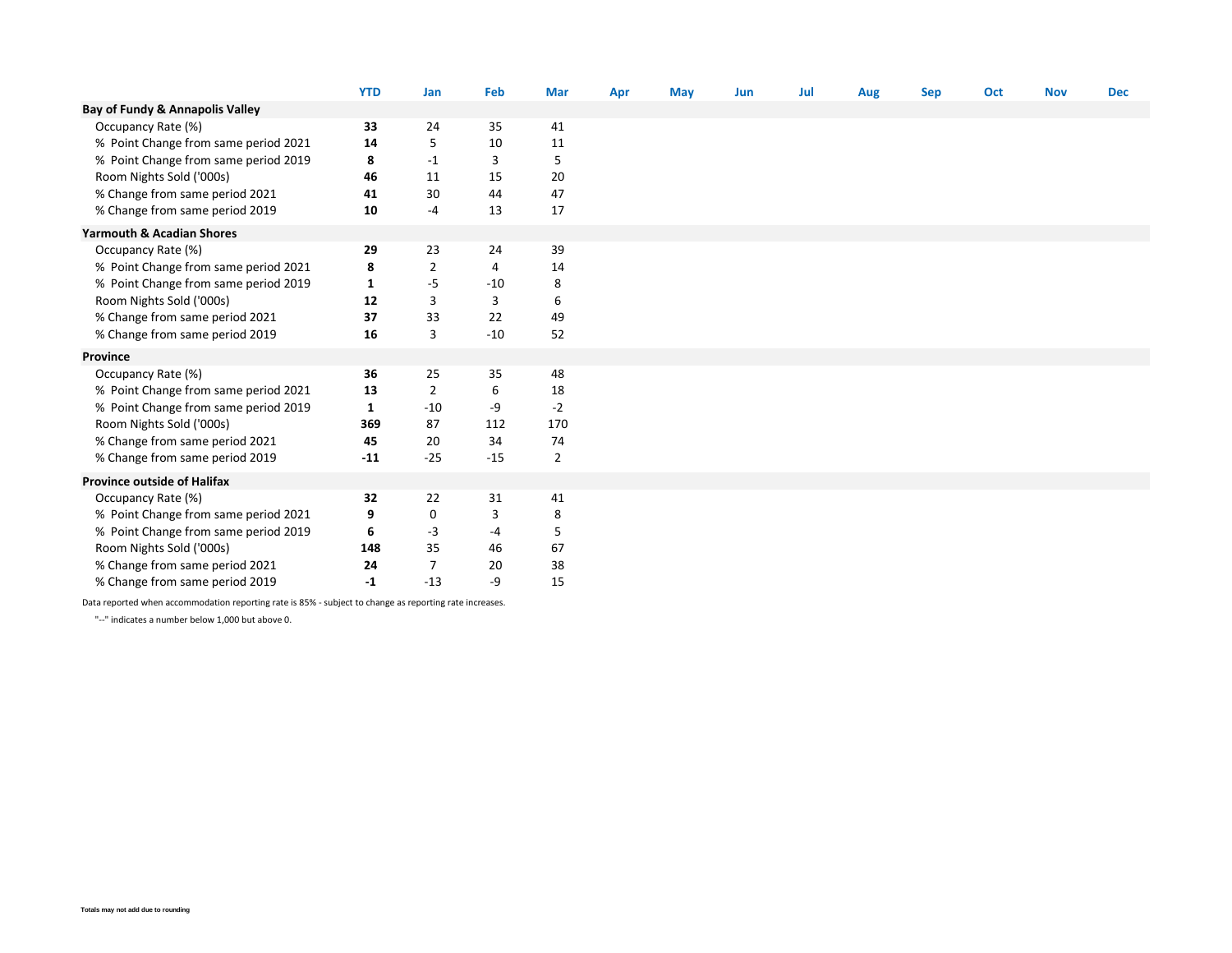|                                                                                                                                                                                    | <b>YTD</b>                   | Jan                             | Feb                          | <b>Mar</b>                     | Apr | <b>May</b> | Jun | Jul | Aug | <b>Sep</b> | Oct | <b>Nov</b> | <b>Dec</b> |
|------------------------------------------------------------------------------------------------------------------------------------------------------------------------------------|------------------------------|---------------------------------|------------------------------|--------------------------------|-----|------------|-----|-----|-----|------------|-----|------------|------------|
| <b>Average Room Rate</b>                                                                                                                                                           |                              |                                 |                              |                                |     |            |     |     |     |            |     |            |            |
| Average Room Rate (\$) Nova Scotia<br>% Change from same period 2021<br>% Change from same period 2019                                                                             | 120<br>26<br>-4              | 109<br>20<br>$-10$              | 117<br>20<br>$-7$            | 128<br>32<br>0                 |     |            |     |     |     |            |     |            |            |
| Average Room Rate (\$) HRM<br>% Change from same period 2021<br>% Change from same period 2019<br>Average Room Rate (\$) Rest of Province<br>% Change from same period 2021        | 122<br>31<br>-6<br>116<br>16 | 110<br>24<br>$-13$<br>108<br>13 | 118<br>23<br>-9<br>113<br>13 | 131<br>39<br>$-1$<br>121<br>18 |     |            |     |     |     |            |     |            |            |
| % Change from same period 2019                                                                                                                                                     | 0                            | $-1$                            | $-3$                         | $\overline{4}$                 |     |            |     |     |     |            |     |            |            |
| <b>Campground Activity</b><br>Short-Term Occupancy Rate (%)<br>% Point Change from same period 2021<br>% Point Change from same period 2019<br>Short-Term Site Nights Sold ('000s) | N/A<br>N/A<br>N/A<br>N/A     |                                 |                              |                                |     |            |     |     |     |            |     |            |            |
| % Change from same period 2021<br>% Change from same period 2019                                                                                                                   | N/A<br>N/A                   |                                 |                              |                                |     |            |     |     |     |            |     |            |            |
| Total Occupancy Rate (%)<br>% Point Change from same period 2021<br>% Point Change from same period 2019                                                                           | N/A<br>N/A<br>N/A            |                                 |                              |                                |     |            |     |     |     |            |     |            |            |
| Total Site Nights Sold ('000s)<br>% Change from same period 2021<br>% Change from same period 2019                                                                                 | N/A<br>N/A<br>N/A            |                                 |                              |                                |     |            |     |     |     |            |     |            |            |
|                                                                                                                                                                                    |                              |                                 |                              |                                |     |            |     |     |     |            |     |            |            |
| <b>Sharing Economy*</b>                                                                                                                                                            |                              |                                 |                              |                                |     |            |     |     |     |            |     |            |            |

| Room Nights Booked ('000s)     | 65 |    | 20 | 25 |
|--------------------------------|----|----|----|----|
| % Change from same period 2021 |    | 30 | 16 |    |
| % Change from same period 2019 | 49 | 43 | 59 | 46 |

*\* AirDNA's 2021 updates reflected in the Sharing Economy data.*

"--" indicates a number below 1,000 but above 0.